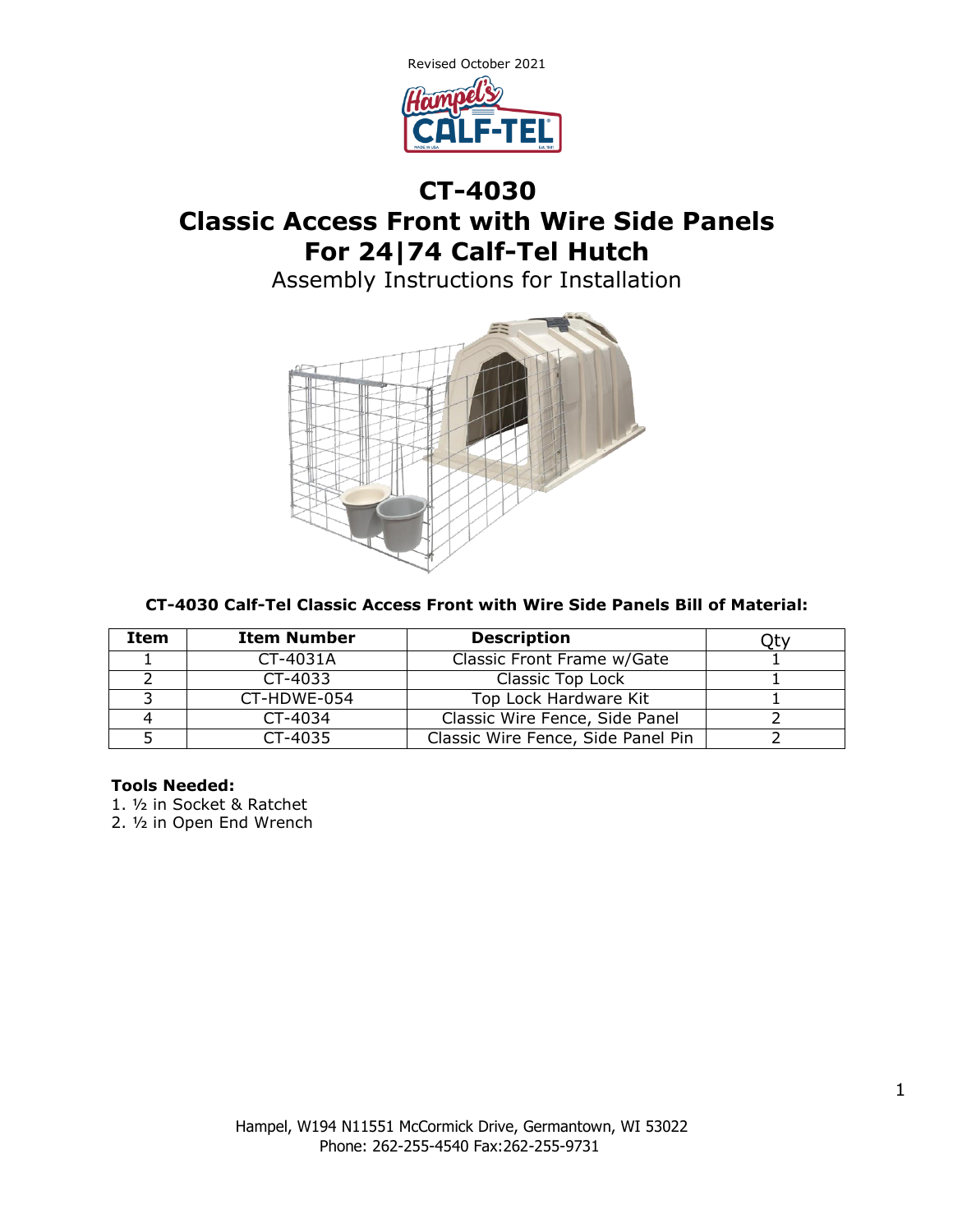

#### **Installation Instructions:**

into place.

**Step 1: Connect Classic Access Front Frame to Classic Wire Fence Side Panels:** Place fence side panels on each end of Access Front Frame.

- a. Starting with one fence panel, align gate and fence to form a straight line.
- b. Slide fence panel into front frame hooks.



**Step 2: Secure Fence Panels:** Using the provided side panel pin (2), guide pin through fence and frame connectors.



Hampel, W194 N11551 McCormick Drive, Germantown, WI 53022 Phone: 262-255-4540 Fax:262-255-9731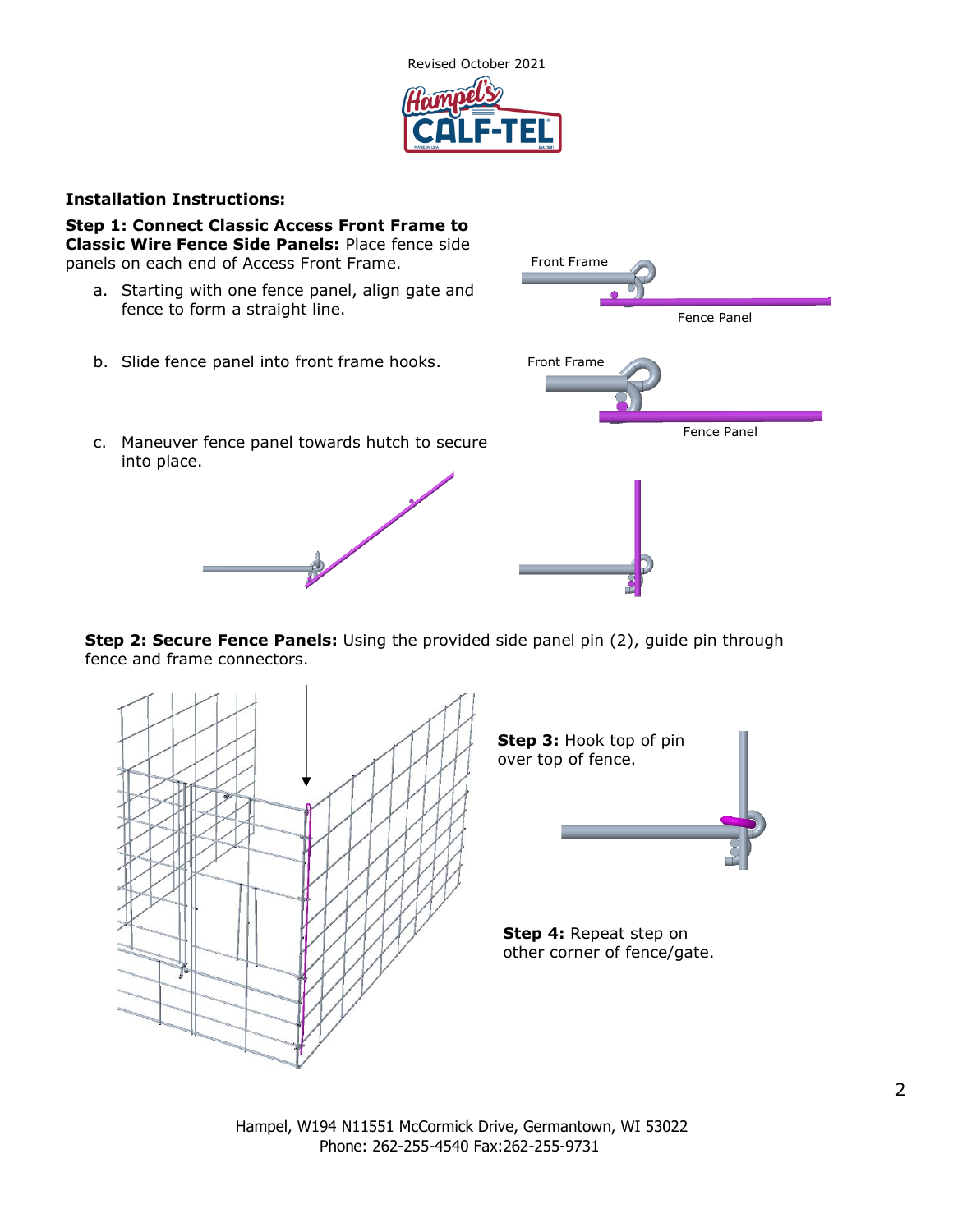

**Step 5: Install Top Lock:** Using the Top Lock and the Hardware Kit, bolt top lock to front frame. Top lock should sit snug over the fence frame and gate opening.



**Step 6: Secure Top Lock Over Frame & Gate:** Once Top Lock is attached, secure over frame & gate. Easily lift up to open gate and push down to lock gate.